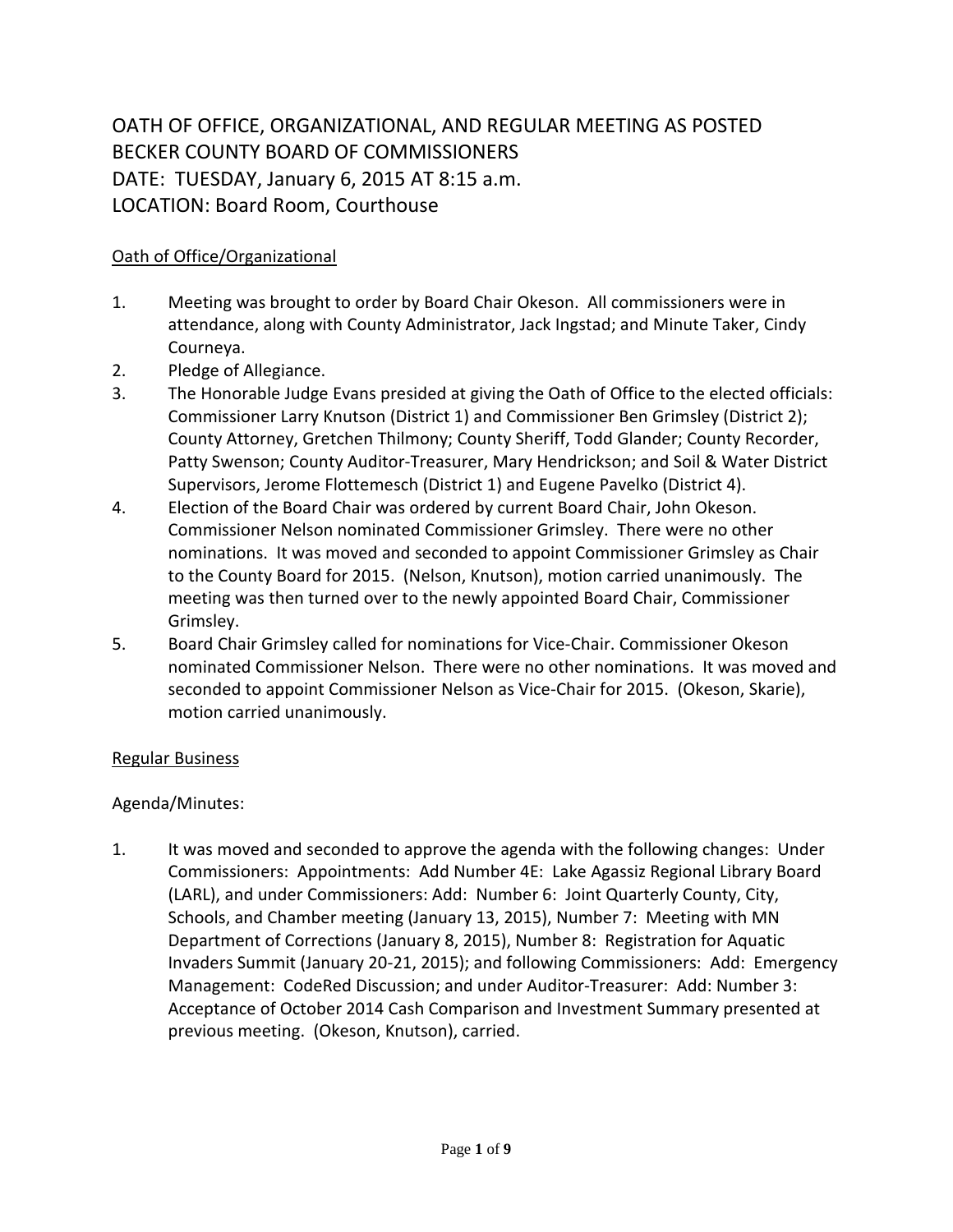2. **I**t was moved and seconded to approve the minutes of December 16, 2014 with the requested changes, and to confirm that the Commissioner's salary reflects no increase from 2014, with the exception of the increase in the board chair's salary as stated. (Knutson, Skarie), carried.

## Commissioners:

- 1. Open Forum:
	- a. Steve Lindow spoke in reference to the need to hire an AIS Coordinator and to fill the vacancy of the Natural Resources Management Director position, with the suggestion to explore the possibility of combining the AIS position and NRM position. He also recommended hiring someone with a forestry background for the NRM position.
- 2. Reports and Correspondence: The Commissioners reported on the following meetings:
	- a.. Commissioner Grimsley: Finance Committee and Development Achievement Center.
	- b. Commissioner Nelson: Becker County Soil and Water Conservation District.
	- c. Commissioner Skarie: Lakeland Mental Health, Environmental, and Partnership4Health.
	- d. Commissioner Knutson: Environmental Affairs Committee, Prairie Lakes Municipal Solid Waste Authority (PLMSWA), Sheriff's Committee, and Re-Design Committee.
	- e. Commissioner Okeson: Ag. Issues Forum in Callaway and Detroit Lakes/Becker County Airport Committee.
- 3. It was moved and seconded to approve the Committee Assignment List for 2015, with changes as discussed. (Nelson, Knutson), carried.
- 4. It was moved and seconded to approve Resolution 01-15-1D, to appoint Shane Richard as the Becker County Chief Deputy in the Sheriff's Department, as presented. (Okeson, Skarie), carried.
- 5. It was noted that as of January  $1<sup>st</sup>$ , there are two openings on the EDA Board; one each for Districts 2 and 3.
- 6. It was moved and seconded to appoint Barbs Hansen as a member of the Cormorant Lakes Watershed District Board of Managers, for a three-year term. (Nelson, Okeson), carried.
- 7. It was moved and seconded to appoint Barbs Hansen to the Ordinance Review Advisory Board. (Nelson, Knutson), carried.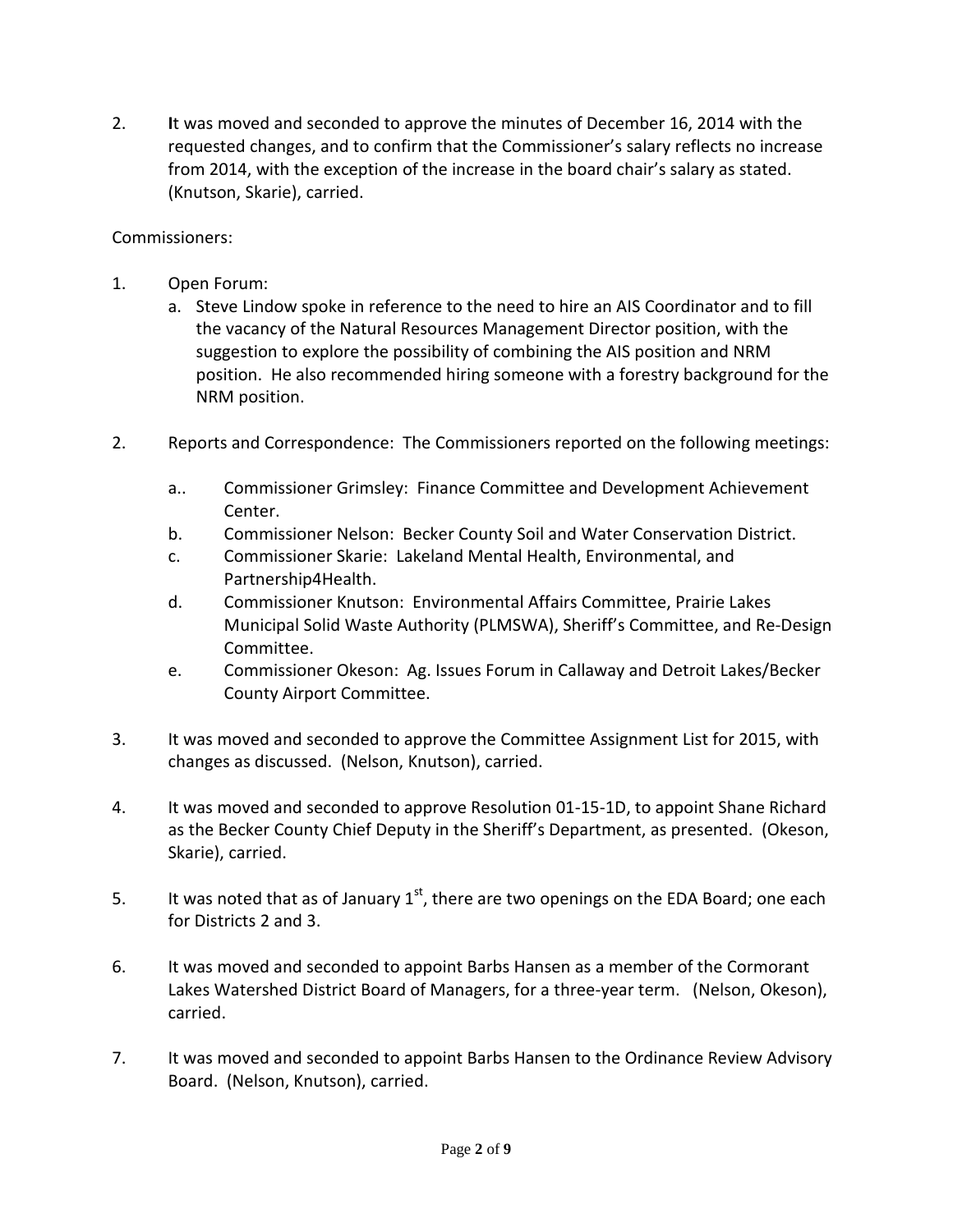- 8. Notification has been received that the terms of office for Duane Erickson and John Austinson for the Wild Rice Watershed District Board of Managers is up for reappointment. Commissioner Nelson reported that these appointments are made by Clay County.
- 9. It was moved and seconded to approve the appointment of Paul Bursik to the Lake Agassiz Regional Library Board (LARL), as presented. (Grimsley, Nelson), carried.
- 10. It was moved and seconded to approve for any of the commissioner's attendance at the Clay County Joint Powers  $46<sup>th</sup>$  Annual Intergovernmental Retreat on January 23<sup>rd</sup> at the Heritage Hjemkomst Interpretive Center in Moorhead, MN, with per diem and mileage reimbursement. (Okeson, Nelson), carried.
- 11. It was moved and seconded to authorize the meeting date of Tuesday, January  $13<sup>th</sup>$  for the Joint Quarterly Governance meeting between the County, City, Schools, and Chamber, to be held at the Detroit Lakes City Hall at 7:00 a.m., with per diem and mileage reimbursement, as authorized. (Knutson, Nelson), carried.
- 12. It was noted that the meeting with the Department of Corrections for jail discussions is scheduled for Thursday, January 8, 2015 at 1:00 p.m., in the Board Room of the Courthouse.
- 13. It was moved and seconded to approve Commissioner Okeson's attendance at the 2015 Aquatic Invaders Summit on January 20-21, 2015 at the River's Edge Convention Center in St. Cloud, MN, with per diem and mileage reimbursement. (Nelson, Knutson), carried.

Emergency Management: Craig Fontaine presented:

1. It was moved and seconded to authorize to enter into a one-year contract with Emergency Communications Network, to send local alerts for the Code Red Program, at a cost of \$2,412, and to enter into said contract for a one-year trial period, with a review of the program again next year. (Okeson, Nelson), carried.

Other Committee Assignments for 2015:

1. It was moved and seconded to approve the designation of all of the commissioners as "alternate" members of the Regional Radio Board and West Central Regional Juvenile Center (WCRJC) Advisory Board, with the understanding that all of the commissioners be considered as "alternate" members for any other committees, as necessary, and to authorize that all commissioners be listed as AMC 2015 Delegates for Becker County, for the purpose of casting votes. (Knutson, Nelson), carried.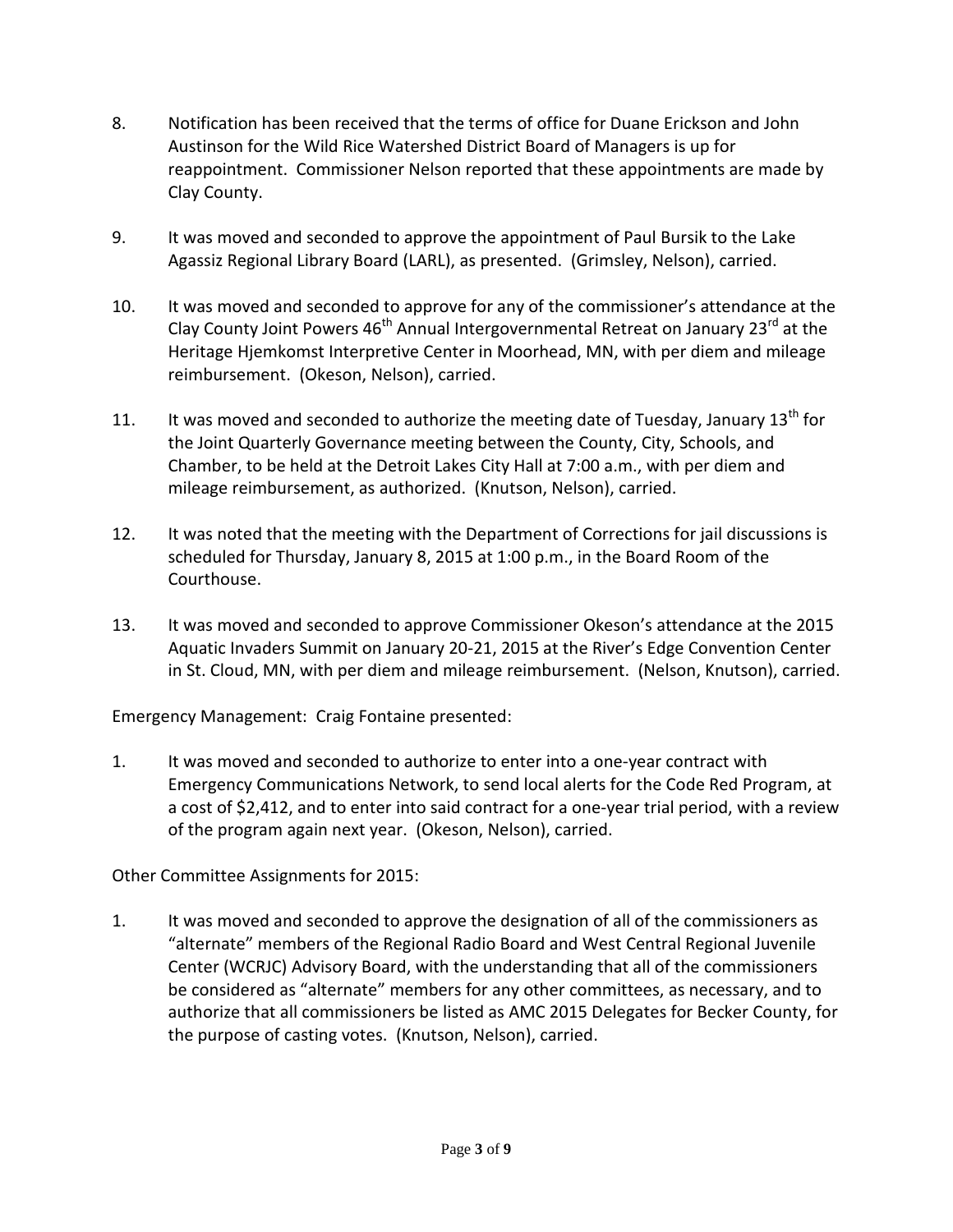Auditor-Treasurer: Mary Hendrickson presented:

- 1. Licenses and Permits: There were none.
- 2. It was moved and seconded to approve Resolution 01-15-1A, as presented, to designate the Detroit Lakes Sunday paper as the official county newspaper for 2015 and the Frazee Forum for the second publication of the Financial Statement. (Skarie, Okeson), carried.
- 3. It was moved and seconded to accept the Cash Comparison and Investment Summary for October 2014, as presented. (Knutson, Skarie), carried.

Finance Committee: Mary Hendrickson presented:

- 1. It was moved and seconded to approve the Regular Claims, Auditor's Warrants, and the Over-90-Day Claim, as presented, with the exception of the claim submitted for the reimbursement of the Ag. Issues Forum:
	- a. Auditor's Warrants (Tuesday Bills):
		- i. 12/17/2014 in the amount of \$134,625.43
		- ii. 12/19/2014 in the amount of \$6,380.00
		- iii. 12/23/2014 in the amount of \$7,350.00
	- b. Over 90-Days:

i. Robert Bement in the amount of \$282.84 – receipt misplaced. (Knutson, Nelson), carried.

Commissioners:

1. Board Chair Grimsley thanked Commissioner Okeson for his leadership in serving as Chair for 2014 and presented him with a plaque in recognition of his service.

Environmental: Steve Skoog presented:

- 1. It was moved and seconded to approve Resolution 01-15-1G, to approve the Final Capital Assistance Program Grant Application and Agreement, as presented, to construct a Solid Waste Transfer Station and a Material Recovery Facility, and to authorize the Becker County Administrator to sign the application and agreement on behalf of Becker County, as outlined in said resolution. (Knutson, Skarie), carried.
- 2. The Regional Solid Waste Designation Plan and Waste Supply Agreement will be reviewed by the County Attorney and brought back to the Board at the next meeting for consideration and a request for approval.
- 3. It was moved and seconded to authorize County Administrator, Jack Ingstad, and Environmental Services Director, Steve Skoog, to sign the amended Minnesota Pollution Control Agency Household Hazardous Waste contract, to allow the county to report volumes collected electronically versus sending, and only with board approval. (Nelson, Okeson), carried.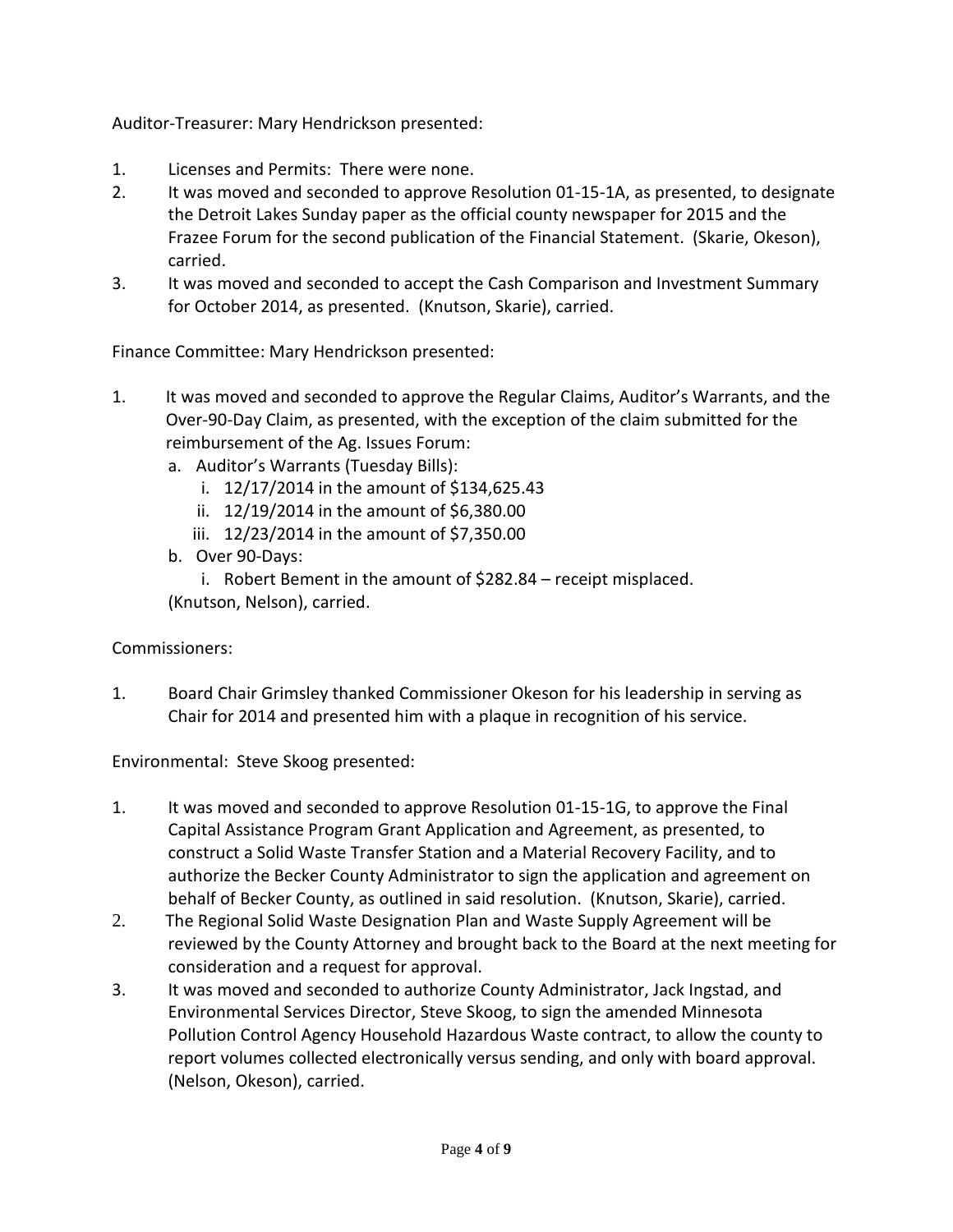- 4. It was moved and seconded to approve the renewal of the 2015 Solid Waste Haulers Licenses for the following businesses:
	- a. Ballard Sanitation
	- b. Fuchs Sanitation
	- c. Hough, Inc.
	- d. Jon & Son's Disposal
	- e. Metro Disposal
	- f. Minnkota Reycling
	- g. Waste Management, Inc.
	- h. White Earth Sanitation
	- i. Detroit Lakes Disposal Services
	- j. Northern Pines Sanitary Services
	- k. Terry Mackner

(Skarie, Nelson), carried.

Highway: Jim Olson presented:

- 1. It was moved and seconded to approve Resolution 01-15-1B, as presented, to authorize the County Highway Engineer to advertise for bids for highway construction as follows:
	- a. Initial advertisements in the Detroit Lakes Tribune stating the intent to utilize internet advertising.
	- b. All highway construction advertising for 2015 will be placed on the official Becker County web page and on the MnDOT site at [www.dot.state.mn.us/stateaid](http://www.dot.state.mn.us/stateaid) using the Eadvert link.

(Nelson, Okeson), carried.

- 2. It was moved and seconded to approve Resolution 01-15-1C, as presented, to accept the completed projects for SAP 003-629-019, etc. consisting of Reclaiming, Aggregate Base, Bituminous Surfacing and Aggregate Shouldering, and to authorize final payment to Mark Sand & Gravel Company, in the amount of \$30,336.10, to be prepared and processed by the Highway Department. (Okeson, Nelson), carried.
- 3. It was moved and seconded to approve Resolution 01-15-1H, to support the development of MnDOT's Safe Routes to School Infrastructure Grant Application for the City of Audubon (Lake Park/Audubon School District), and that upon approval of said grant, the County may enter into an agreement with the State of Minnesota for the project, at an estimated cost of \$100,980, with an estimated cost to the County of up to \$18,762.00. (Okeson, Nelson), carried.

Sheriff: Sheriff Todd Glander presented:

- 1. It was moved and seconded to approve Resolution 01-15-1E, to hire one (1) full-time Sheriff Deputy Sergeant, due to a vacancy. (Knutson, Okeson), carried.
- 2. It was moved and seconded to approve Resolution 01-5-1F, with the requested changes, to authorize the Sheriff's Committee to modify the Assistant Chief Jailer position and to choose the avenue for the change, and to move forward with advertising for said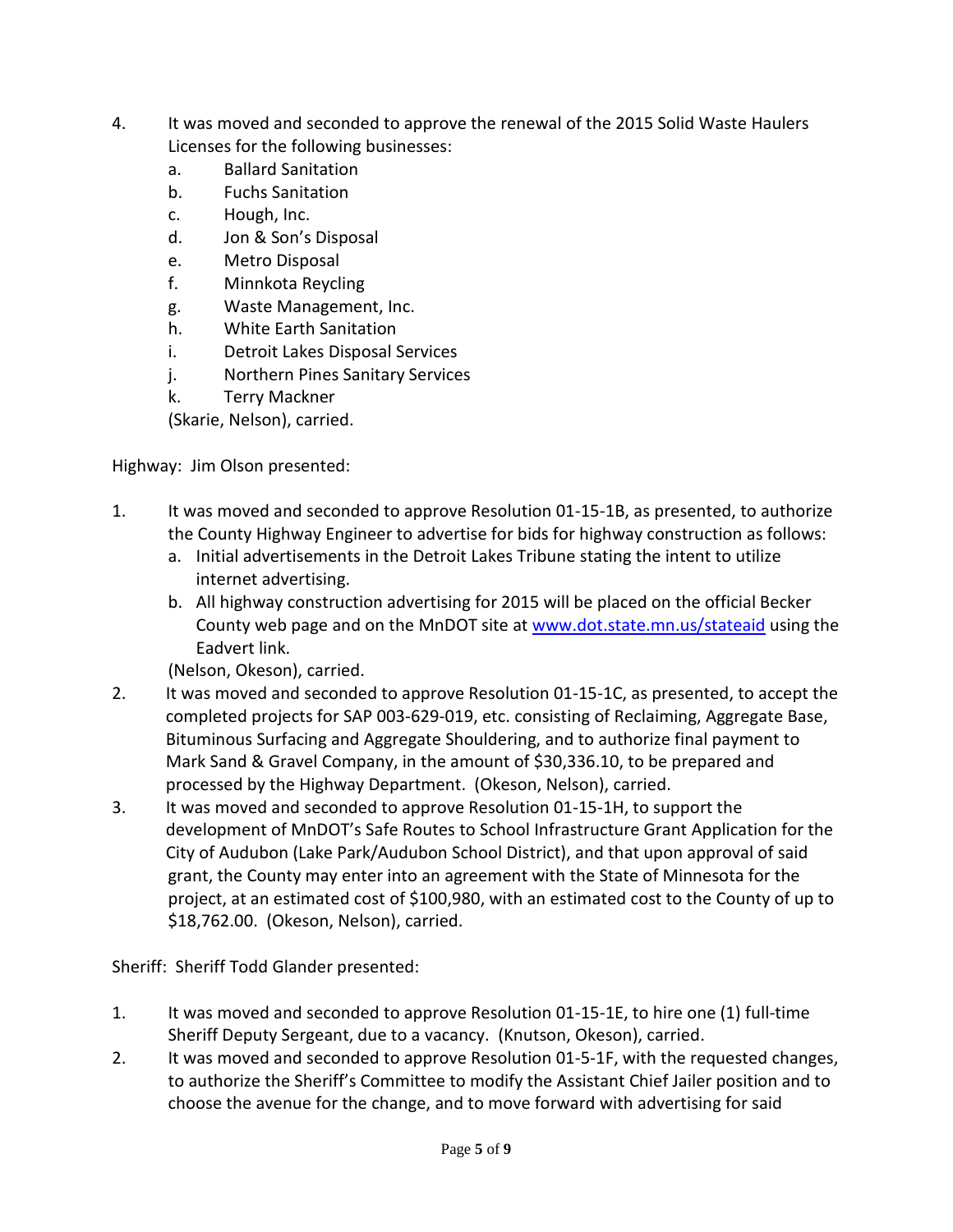position, dependent upon information received at the meeting with the Department of Corrections on January 8, 2014, for discussion on the jail. (Nelson, Skarie), carried.

- 3. It was moved and seconded to approve the capital request, as presented, to purchase six (6**)** Sport Utility Vehicles (SUV's) for squad vehicles, at an amount up to \$161,417.70, with two (2) vehicles of the fleet guaranteed for use as AIS vehicles. (Okeson, Nelson), carried.
- 4. There was a brief discussion on disposing of vehicles and discussion will continue at the next board meeting on January 20<sup>th</sup>.

Human Services: Lisa Rietsema and Denise Warren presented:

1. It was moved and seconded to approve the Human Services claims, as presented, for Human Services, Community Health, and Transit. (Nelson, Knutson), carried.

Soil & Water Conservation: Peter Mead presented:

1. It was moved and seconded to accept the Becker County Agriculture Inspector 2014 Annual Report and Workplan Summary, and to authorize the Board Chair to sign said report, as presented. (Nelson, Skarie), carried.

Planning and Zoning: Julene Hodgson presented:

- 1. It was moved and seconded to concur with the Planning Commission (December 16, 2014), to approve the request by Richard Sherbrooke, as submitted, for a Conditional Use Permit (CUP), for an Amusement Park (Kiddie Land in Cormorant), with the project located at 10576 County Highway 11, and a change of zone from Residential to Agricultural, due to the fact the request would not be detrimental to the surrounding area. (Nelson, Okeson), carried.
- 2. It was moved and seconded to concur with the Planning Commission (December 16, 2014), to approve the request submitted by the Blanchard Family Trust, for a change of zone from Commercial to Agricultural, with the project located at 54807 Street, Highway 34, due to the fact the change will coincide with the use of the property. (Knutson, Skarie), carried.
- 3. It was moved and seconded to concur with the Planning Commission (December 16, 2014), to approve the request submitted by Richard Whiting, for a Conditional Use Permit (CUP) to purchase and sell used vehicles and ATV equipment, with the stipulation that there be no more than ten (10) operable units parked outdoors at one time and no inoperable units parked outdoors at any time, with the project located at 21431 U.S. Highway 10, due to the fact the request meets the criteria of the Ordinance. (Skarie, Okeson), carried.
- 4. It was moved and seconded to concur with the Planning Commission (December 16, 2014), to approve the request submitted by Michael Hjeldness, for a Conditional Use Permit (CUP) for two rental storage buildings, for the project located at 27300 125<sup>th</sup> Street, Abbey Lake Estates, with the stipulations that there will be no outside storage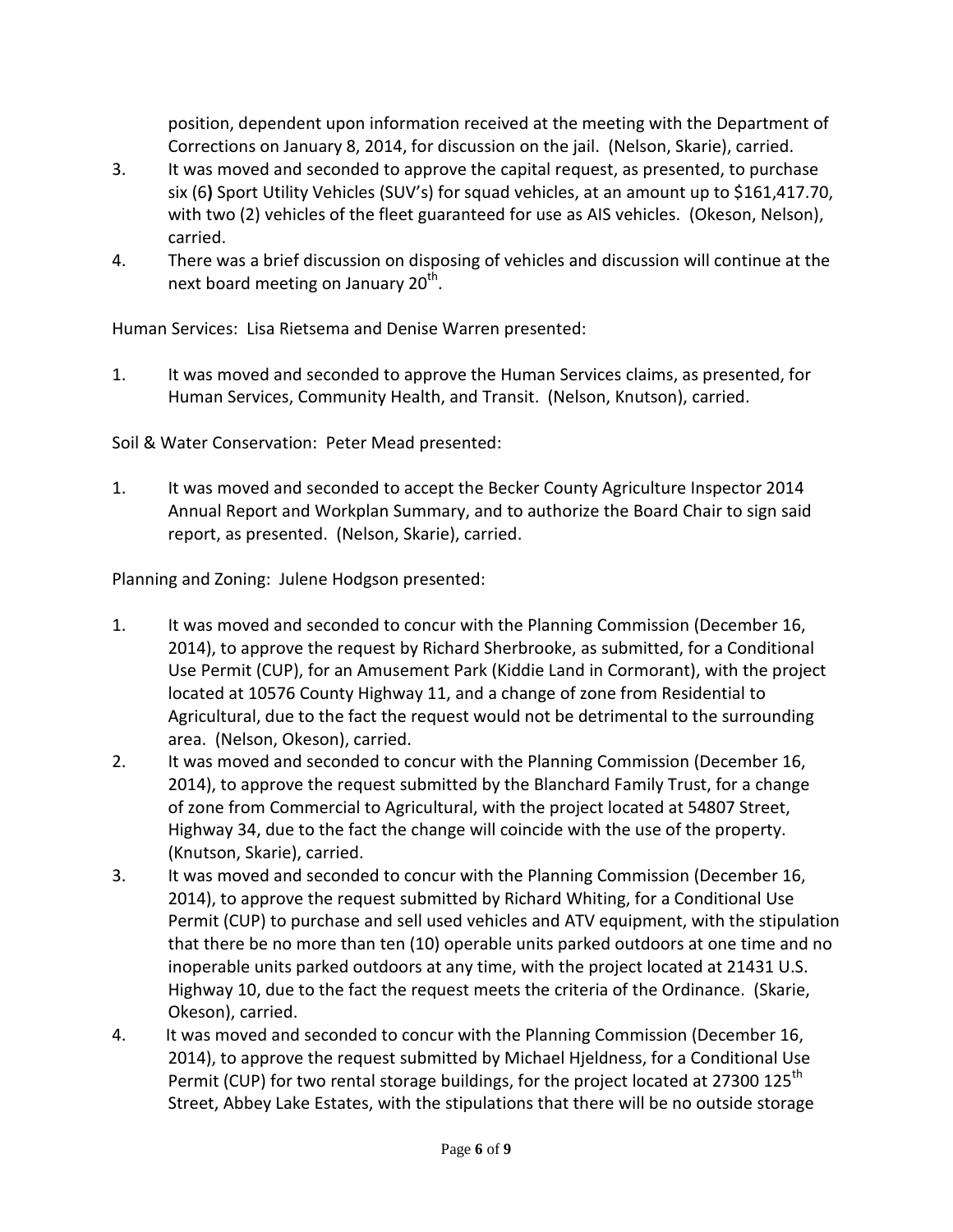around the structures or on the property and all applicable permits obtained through Pelican River Watershed District regarding a stormwater management plan. (Nelson, Okeson), carried.

- 5. It was moved and seconded to concur with the Planning Commission (December 16, 2014), to approve the request submitted by Scott Erickson with SNE Properties, for a Conditional Use Permit (CUP) and preliminary plat for storage condominiums, with the project located at 20488 County Highway 20, due to the fact the request will not be detrimental to the surrounding area, and with the stipulation there be no outside storage around the structures or on the property. (Knutson, Skarie), carried.
- 6. It was moved and seconded to concur with the Planning Commission (December 16, 2014), to approve the request submitted by Barry and Jim Shaw, to approve the change of zone from Agricultural to Residential for Tract C, for the project located at 15730 Snowshoe Beach Road, due to the fact the change will coincide with the use of the Property, with the remnant tract to remain zoned Agricultural. (Skarie, Knutson), carried.
- 7. It was moved and seconded to concur with the Planning Commission (December 16, 2014), to approve the request submitted by Verizon Wireless on behalf of Grones Property, for a Conditional Use Permit (CUP) for a 259' Wireless Communications Facility Tower, for the project located at 31728 Rock Rice Road, due to the fact the request meets the criteria of the Ordinance. (Okeson, Nelson), carried.
- 8. It was moved and seconded to concur with the Planning Commission (December 16, 2014), to approve the request submitted by Verizon Wireless on behalf of WeFest Property, for a Conditional Use Permit (CUP) for a 109' Wireless Communications Facility Tower, for the project located at 13294 260<sup>th</sup> Avenue, due to the fact the request meets the criteria of the Ordinance. (Okeson, Skarie), carried.
- 9. It was moved and seconded to concur with the Planning Commission (December 16, 2014), to approve the request submitted by Verizon Wireless on behalf of Borash Property, for a Conditional Use Permit (CUP) for a 199' Wireless Communications Facility Tower, with the project located at 22858 County Highway 6, based on the fact the application meets the criteria of the Ordinance, contingent on FAA approval. (Knutson, Nelson), carried.
- 10. The next informational meeting is scheduled for Wednesday, January 7, 2015 at 8:00 a.m. in the Third Floor Meeting Room of the Courthouse.

Board Priority Setting Discussion: County Administrator, Jack Ingstad presented:

- 1. Space Needs: Human Services Building/Community Health, Highway Department, and Jail Update:
	- a. Options were discussed in reference to the space needs for the Human Services Building and Community Health. It was reported that there is \$50,000 set aside for remodeling and it was the consensus of the Board to research this option further, with the supervisors to meet and then provide their recommendations to the Board.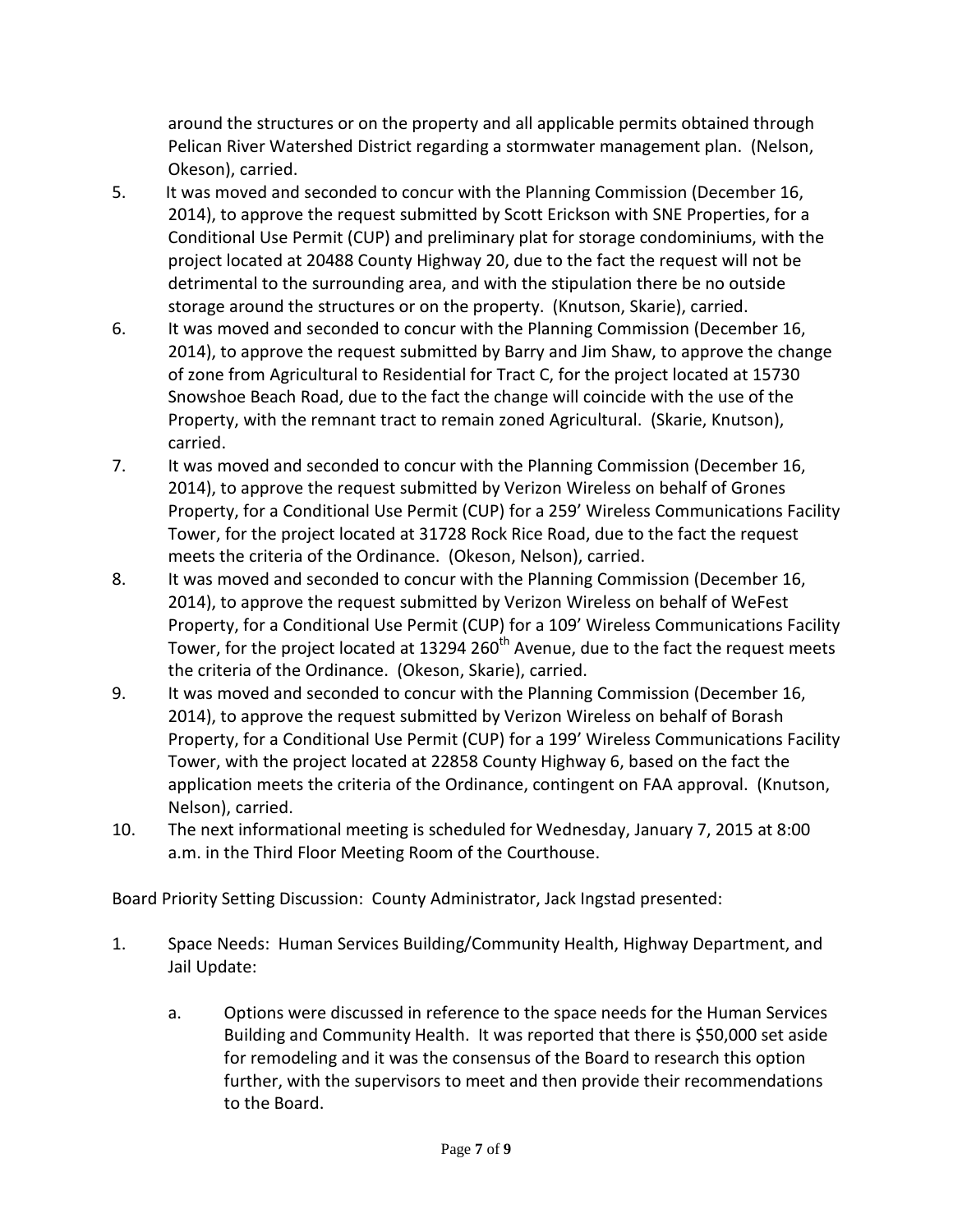- b. It was the consensus of the Board to continue to move forward with the process of working with the City on the proposed Highway building project. Highway Engineer, Jim Olson, will bring in the architect again and get appraisals completed, with the Highway Committee working on establishing an agreement to bring forward to the Board.
- c. There will be a meeting on Thursday, January  $8<sup>th</sup>$  with the MN Department of Corrections for continued discussions on the jail. It was suggested to delay building a jail for 3-5 years, or longer, if possible. In the short-term, it was recommended that the Sheriff's committees from Becker and Hubbard counties meet and work on establishing a contract to house inmates at Hubbard County, and in the meantime, to continue searching for a parcel of land to eventually construct a new jail.
- 2. Centralized Accounting: Human Services Accountant, Highway Accountant, and Payroll:
	- a. It was noted that centralized accounting has been achieved and it was suggested by the commissioners that the staff could be located wherever best fit; that they didn't necessarily need to be housed in the Auditor-Treasurer's office, with the Department Heads designated as supervisors for the positions, in cooperation with the Auditor-Treasurer's office.
- 3. Land Use Department Discussion: Steve Skoog and Mark Liedl, Land Services Director, Crow Wing County presented:
	- a. Mr. Liedl provided input on the consolidation of five separate Crow Wing County county departments into a single Land Services Department to improve services and reduce spending, noting that it has been a positive change. Steve Skoog and Patty Swenson were instructed to work on sharpening the model in reference to a reorganization for Becker County to include the consideration of a Land Services Department, and to return to the board for further consideration and discussion.
- 4. Recycling Building: Steve Skoog presented:
	- a. Mr. Skoog provided an update on the recycling building, referencing the CAP Grant Request for the Transfer Station and Recycling Facility and the timeline.
- 5. Software: Budget Software and Minute/Meeting Recording System: Tony Brahmer and Jack Ingstad presented:
	- a. Mr. Ingstad stressed the need for budget software, however, Mr. Brahmer reported that currently there is not a software program out there that will meet the needs. It was the consensus of the Board to continue researching and that the commissioners could bring this to AMC's attention as well.